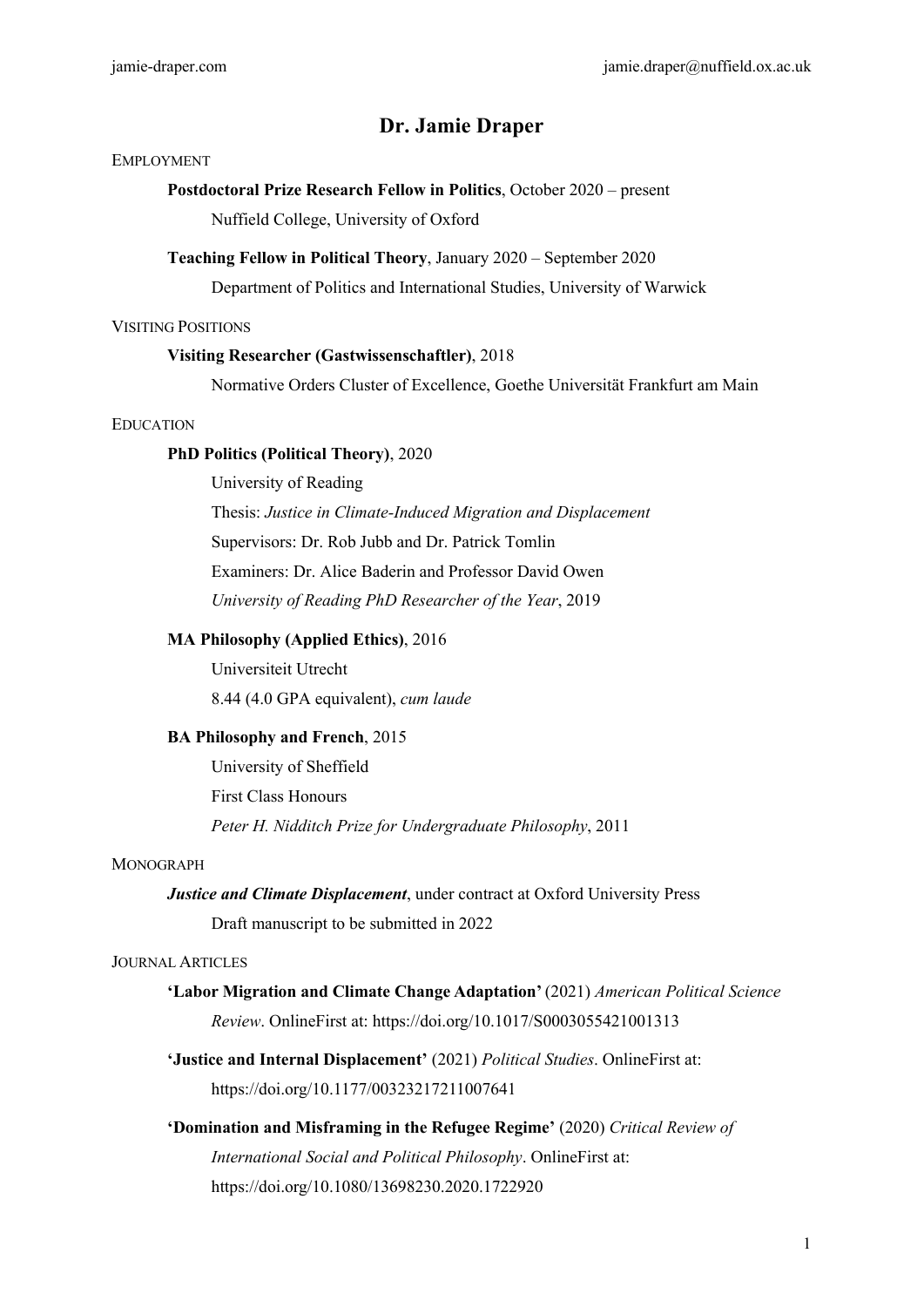# **'Responsibility and Climate-induced Displacement'** (2019) *Global Justice: Theory, Practice, Rhetoric* 11 (2): 59–80 Winner of the 2018 *Jonathan Trejo-Mathys memorial essay prize*

**'The Ethics of Climate-Induced Community Relocation and Displacement'** (2018) *Wiley Interdisciplinary Reviews: Climate Change* 9 (3): e519 (with Catriona McKinnon)

## OTHER PUBLICATIONS

- **'The Anthropocene'** (forthcoming) in *The International Encyclopaedia of Ethics*, ed. Hugh LaFollette. London: Wiley-Blackwell.
- **'Review: Michael Blake,** *Justice, Migration, and Mercy***'** (2021) *Res Publica* 27 (2): 303– 307
- **'The Enduring Relevance of the Arendtian Understanding of the Harm of Statelessness'** (2016) *Statelessness Working Paper Series* No. 2016/06

## WORK-IN-PROGRESS

## **'Climate Change and Displacement: Towards A Pluralist Approach'**, under review

**'Gentrification and Everyday Democracy'**, under review

**'David Owen's Theory of Refugeehood: A Sympathetic Critique'** (with Rebecca Buxton), in preparation

## **'Anticipatory and Reactive Displacement'**, in preparation

SELECTED CONFERENCE PRESENTATIONS (\* indicates invited presentation)

## **'Gentrification and Everyday Democracy'**

*Nuffield Political Theory Workshop*, Nuffield College, University of Oxford, 2021 *MANCEPT Workshops*, University of Manchester, 2021

#### **'Climate Change and Labour Migration'**

*Braga Meetings on Ethics and Political Philosophy*, Universidade do Minho, 2021

#### **\* 'Territorial Sovereignty in the Anthropocene'**

*Interpreting the Anthropocene*, Goethe Universität Frankfurt am Main, 2020

#### **'Justice and Internal Displacement'**

*Centre for the Study of Social Justice*, University of Oxford, 2020

\* *Workshop on Data-Sensitive Political Theory*, University of Reading, 2020

*Philosophy of Borders Workshop*, Refugee Studies Centre, University of Oxford, 2019

## **'Disasters, Displacement and Climate Change'**

*MANCEPT Workshops*, University of Manchester, 2019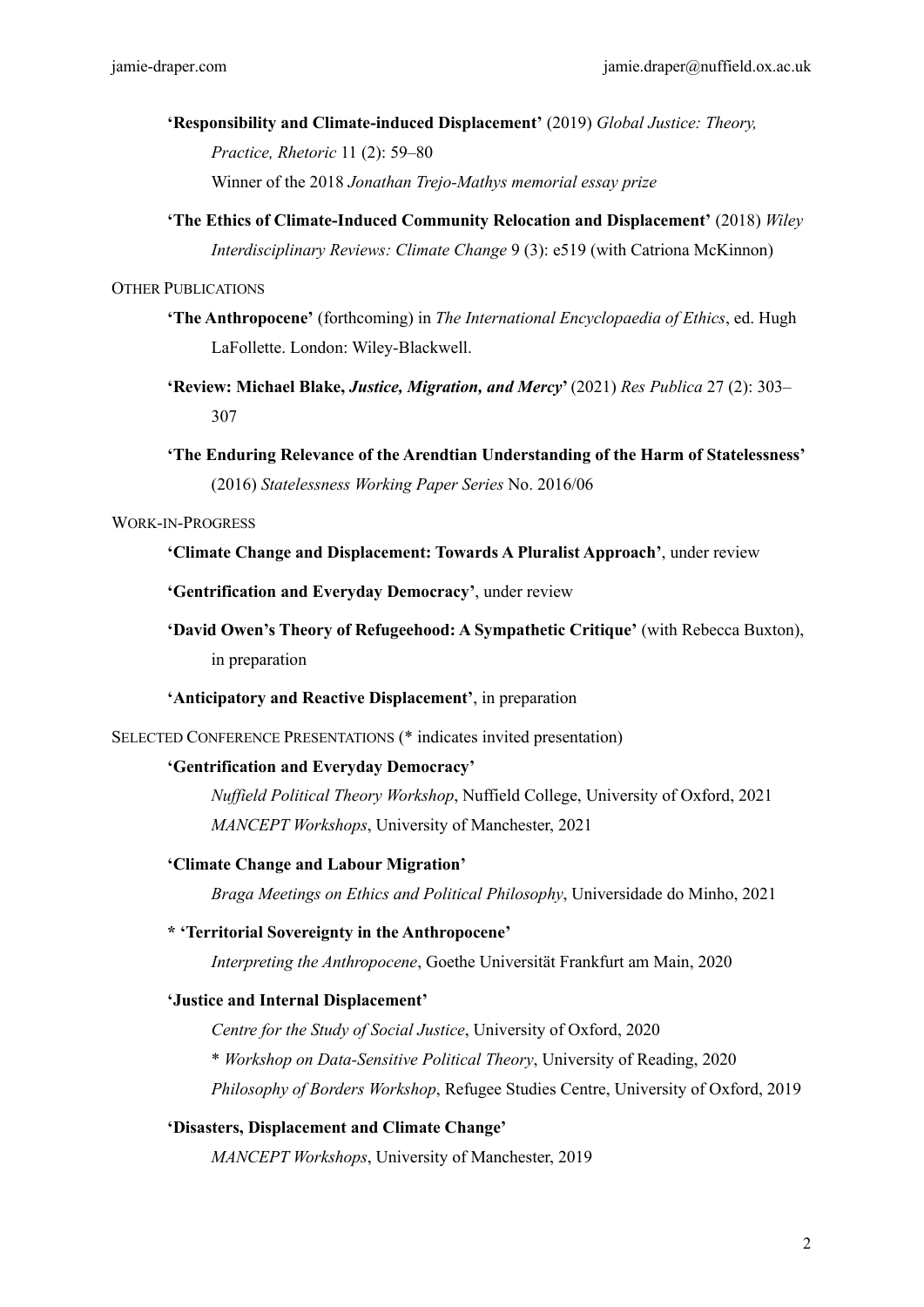#### **\* 'Responsibility and Climate-induced Displacement'**

*Clough Center for the Study of Constitutional Democracy*, Boston College, 2019

#### **'Domination and Misframing in the Refugee Regime'**

*Braga Meetings on Ethics and Political Philosophy*, Universidade do Minho, 2019 *Oxford Graduate Conference in Political Theory*, Nuffield College, Oxford, 2019

**\* 'Climate Change and Community Relocation'**, with Catriona McKinnon and Alex Arnall *High-Level Roundtable on Climate Migrants and Refugees*, Office of the Anglican Communion's Representative to the Commonwealth, Lambeth Palace, 2019

#### **'Responsibility and Climate-induced Displacement'**

*The Ethics of Immigration Beyond the Immigrant-Host State Nexus*, European University Institute, 2018

*European Consortium of Political Research (ECPR)*, University of Oslo, 2017

#### **COMMENTARIES**

**Mira Siegelberg**, *Statelessness: A Modern History*, University of Oxford, 2021

**Stephen Gardiner and Arthur Obst**, *Dialogues on Climate Justice*, University of Washington, 2021

- **Nancy Fraser**, *Everyday Environmentalism and Climate Populism*, University of Reading, 2018
- **Idil Boran**, *Global Climate Action: Recasting the Public Sphere*, Goethe Universität Frankfurt am Main, 2018

**Laura García-Portela**, *Perspectives on Climate Justice*, University of Graz, 2018 **Megan Blomfield**, *Climate Justice and Territorial Rights*, University of Reading, 2017

#### **TEACHING**

#### **Lecturer:**

*Issues in Political Theory* (undergraduate), 2020 (Co-convened with Ed Page) Department of Politics and International Studies, University of Warwick

#### **Seminar Leader:**

*Reasoning in Political Philosophy* (graduate), 2022 (scheduled) Department of Politics and International Relations, University of Oxford *Political Theory from Hobbes* (undergraduate), 2020 Department of Politics and International Studies, University of Warwick *Principles of Political Economy: Philosophy and Politics* (undergraduate), 2020 Department of Philosophy, University of Warwick *Issues in Political Theory* (undergraduate), 2020 Department of Politics and International Studies, University of Warwick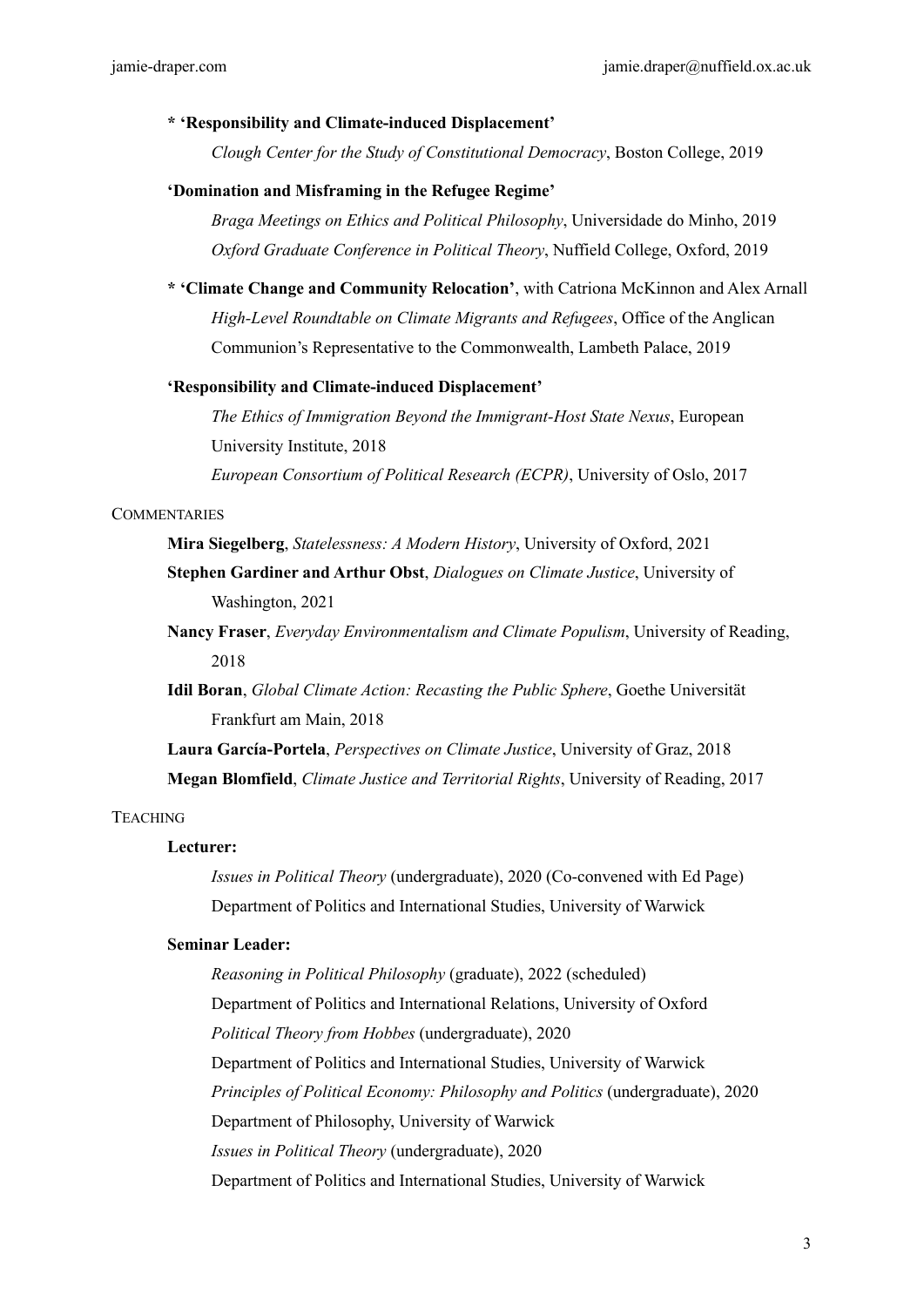*Radical Philosophy* (undergraduate), 2019 Department of Philosophy, University of Reading *Introduction to Political Ideas* (undergraduate), 2017–18, 2019 Department of Politics and International Relations, University of Reading

#### **Supervisor:**

*MPhil Supervision*, 2021-22 (2 students) Department of Politics and International Relations, University of Oxford *MA Thesis Supervision*, 2020 (7 students) Department of Politics and International Studies, University of Warwick *BA Thesis Supervision*, 2020 (2 students) Department of Politics and International Studies, University of Warwick *MA Thesis Supervision*, 2019 (1 student) Department of Politics and International Relations, University of Reading

## **Examiner:**

*Theory of Politics* (undergraduate) final exams, 2021

Department of Politics and International Relations, University of Oxford

#### **Other:**

*Prepare to Teach*, qualification obtained at the University of Reading, 2017

#### GRANTS AND SCHOLARSHIPS

#### **Nuffield College Politics Group conference grant** (£3,000), 2021

**Leverhulme Doctoral Scholarship in Climate Justice** (tuition fees, maintenance and training expenses worth approx. £70,000), 2016–20

#### **SERVICE**

## **Reviewer:**

*Biblioteca Della Libertà*; *The British Journal of Politics and International Relations*; *Critical Review of International Social and Political Philosophy*; *Environmental Politics*; *Essays in Philosophy*; *Ethics & International Affairs* (x2); *Law, Ethics & Philosophy*; *Political Studies*; *Social Theory and Practice*

## **Conference Organiser:**

*Philosophy and Borders*, Nuffield College, Oxford, 2022 *The Political Philosophy of Internal Displacement*, Nuffield College, Oxford, 2022 'Political Resistance and Contemporary Injustice', *MANCEPT Workshops*, University of Manchester, 2021 *REAPP Graduate & Early Careers Conference*, University of Reading, 2018

*Climate Justice: Dialogue Across Disciplines*, University of Reading, 2018